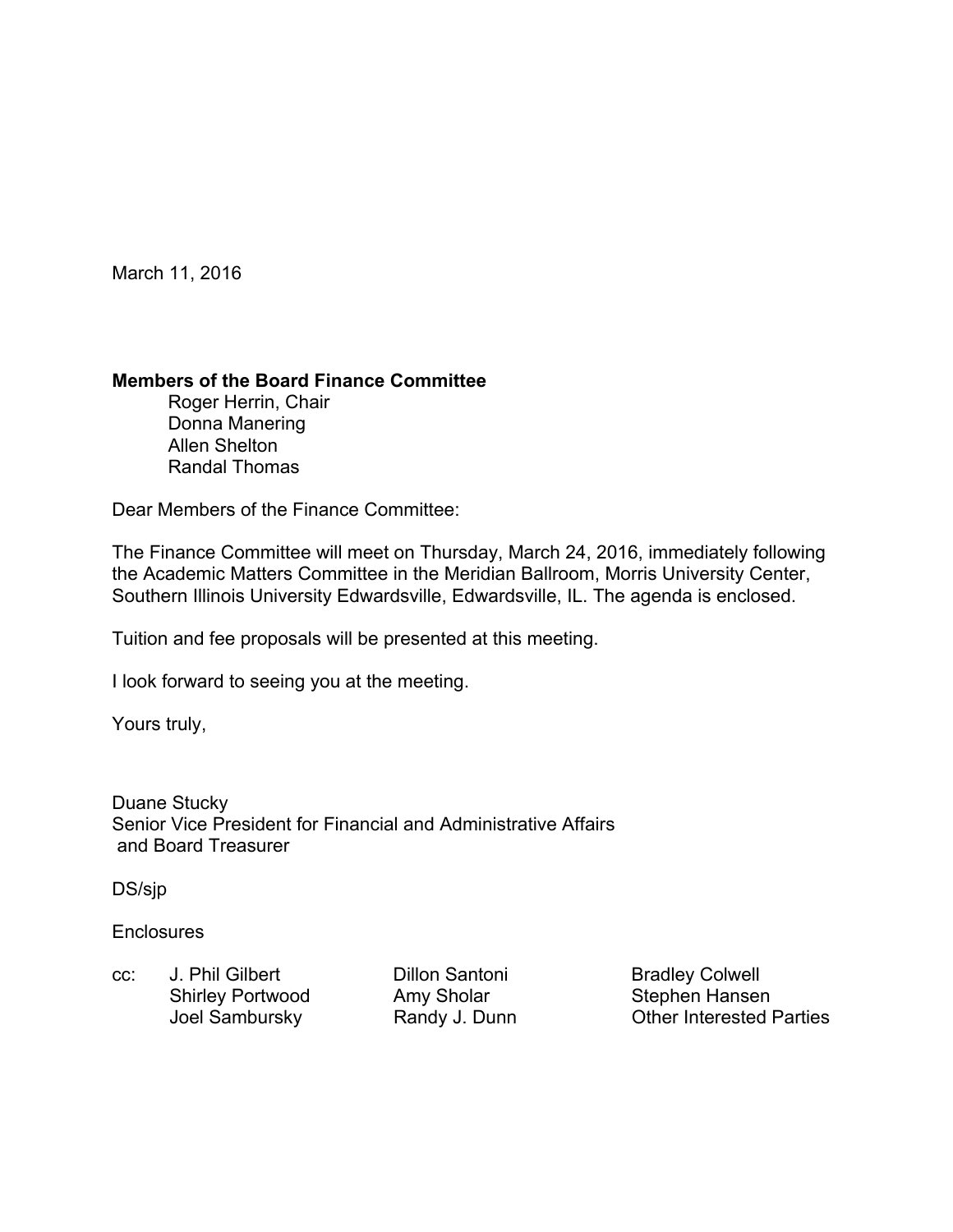# AGENDA

### MEETING OF THE SOUTHERN ILLINOIS UNIVERSITY BOARD OF TRUSTEES FINANCE COMMITTEE

## Thursday, March 24, 2016 Immediately following the Academic Matters Committee

### Meridian Ballroom Morris University Center Southern Illinois University Edwardsville

- 1. Approval of Minutes of the Meeting December 10, 2015 (attached).
- 2. Approval of Purchase: Natural Gas Supply and Delivery, SIUC (Board Agenda Item P).
- 3. Approval of Purchase: Medical Office Building Lease, School of Medicine Campus, SIUC Center for Family Medicine (Board Agenda Item U).
- 4. Approval of Purchase: Medical Office Building Lease, School of Medicine Campus, SIUC Division of Urology (Board Agenda Item V).
- 5. Approval of Salary and Appointment of Head Football Coach, SIUC (Board Agenda Item X).
- 6. Approval of Salary and Appointment of Associate Dean for Research and Graduate Studies, SIUE (Board Agenda Item DD).
- 7. Proposed Tuition Rates and Fee Matters, SIUC [Amendment to 4 Policies of the Board Appendix A] (Board Agenda Item EE).
- 8. Proposed Tuition Rates and Fee Matters, SIUE [Amendment to 4 Policies of the Board Appendix B] (Board Agenda Item FF).
- 9. Other Business
- 10. Adjournment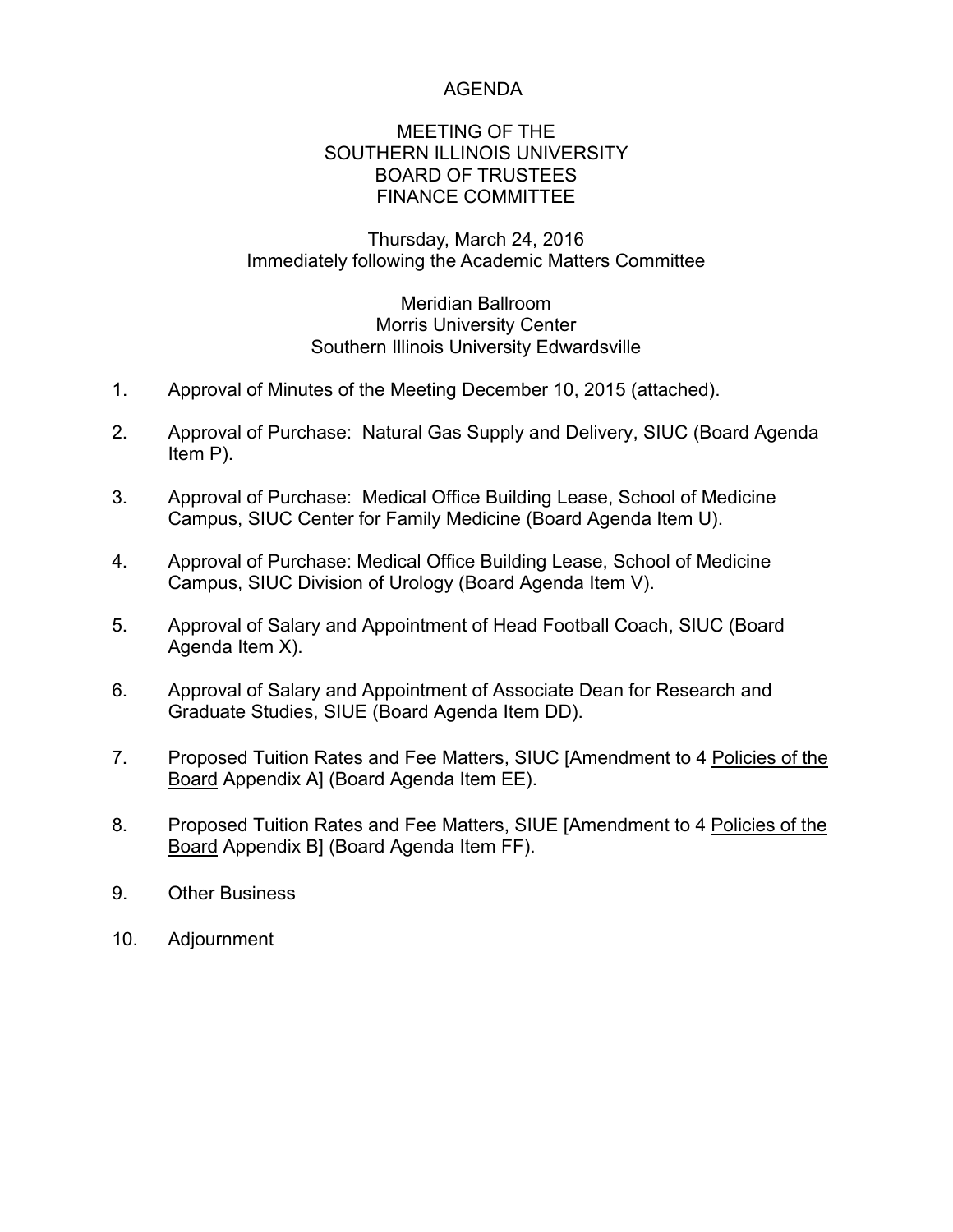# **BOARD OF TRUSTEES**

# **SOUTHERN ILLINOIS UNIVERSITY**

### **Minutes of the Finance Committee Meeting**

### **December 10, 2015**

The Finance Committee met following the Academic Matters Committee in Ballroom B, Student Center, Southern Illinois University Carbondale, Carbondale, IL. Present were: Allen Shelton (Chair Pro Tem), Donna Manering, and Randal Thomas (via teleconference). Absent was: Roger Herrin. Other Board members present were: J. Phil Gilbert, Shirley Portwood, Joel Sambursky, Dillon Santoni, and Amy Sholar. Executive Officers present were: President Randy J. Dunn; Interim Chancellor Bradley Colwell, SIUC; Interim Chancellor Stephen Hansen, SIUE; General Counsel Lucas Crater; Acting Vice President for Academic Affairs James Allen; and Senior Vice President for Financial and Administrative Affairs and Board Treasurer Duane Stucky.

#### **Minutes**

Trustee Manering recommended approval of the minutes of the September 10, 2015, meeting as submitted. The motion was seconded by Trustee Thomas and passed by the Committee.

### **Approval of Change to 4 Policies of the Board A.7, Cooperative Graduate Programs, Tuition and Fees, SIUC and SIUE [Change to 4 Policies of the Board A.7] (Board Agenda Item Q) (joint discussion with the Academic Matters Committee).**

Trustee Manering recommended approval of the matter and that it be placed on the Board's agenda. The motion was duly seconded by Trustee Thomas and was passed by the Committee.

### **Approval of Purchase: Lease of Multi-Function Copier Machines and Service, Southern Illinois University (Board Agenda Item R).**

Senior Vice President Stucky reviewed the proposed purchase.

Trustee Manering recommended approval of the matter and that it be placed on the Board's agenda. The motion was duly seconded by Trustee Thomas and was passed by the Committee.

# **Approval of Purchase: D2L Learning Environment Services, SIUC (Board Agenda Item S).**

Provost Ford reviewed the proposed purchase.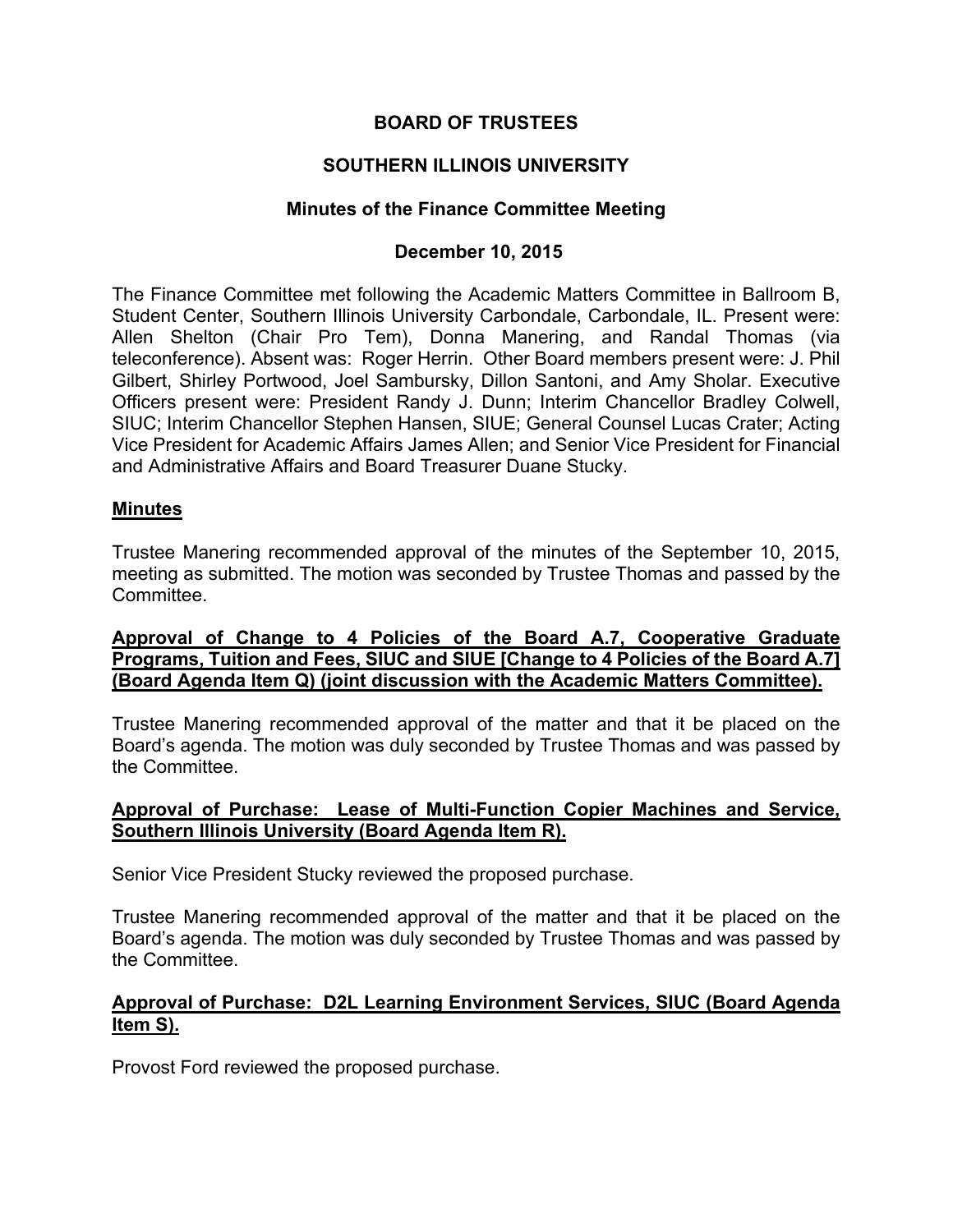Minutes of the December 10, 2015, Board Finance Committee Meeting Page 2

Trustee Manering recommended approval of the matter and that it be placed on the Board's agenda. The motion was duly seconded by Trustee Thomas and was passed by the Committee.

# **Approval of Purchase: Coal, Coal Hauling, Ash Disposal and Ash Hauling, Carbondale Campus, SIUC (Board Agenda Item T).**

Vice Chancellor for Finance and Administration Kevin Bame reviewed the proposed purchase.

Trustee Manering recommended approval of the matter and that it be placed on the Board's agenda. The motion was duly seconded by Trustee Thomas and was passed by the Committee.

### **Approval of Purchase: Medical Office Building Lease, School of Medicine Campus, SIUC (Board Agenda Item W).**

Executive Associate Dean Jerry Kruse reviewed the proposed purchase.

Trustee Manering recommended approval of the matter and that it be placed on the Board's agenda. The motion was duly seconded by Trustee Thomas and was passed by the Committee.

## **Approval of Salary and Appointment of Interim Provost and Vice Chancellor for Academic Affairs, SIUE (Board Agenda Item BB).**

Interim Chancellor Hansen reviewed the proposed appointment and requested Finance Committee approval of the salary of:

Dr. Denise Cobb as Interim Provost and Vice Chancellor for Academic Affairs, Southern Illinois University Edwardsville, effective January 1, 2016, through June 30, 2017, at an annual salary of \$180,000.

Trustee Manering recommended approval of the matter and that it be placed on the Board's agenda. The motion was duly seconded by Trustee Thomas and was passed by the Committee.

## **Search Firm Approval: Chancellor's Search, SIUE (Board Agenda Item CC).**

President Dunn reviewed the proposed matter.

Trustee Manering recommended approval of the matter and that it be placed on the Board's agenda. The motion was duly seconded by Trustee Thomas and was passed by the Committee.